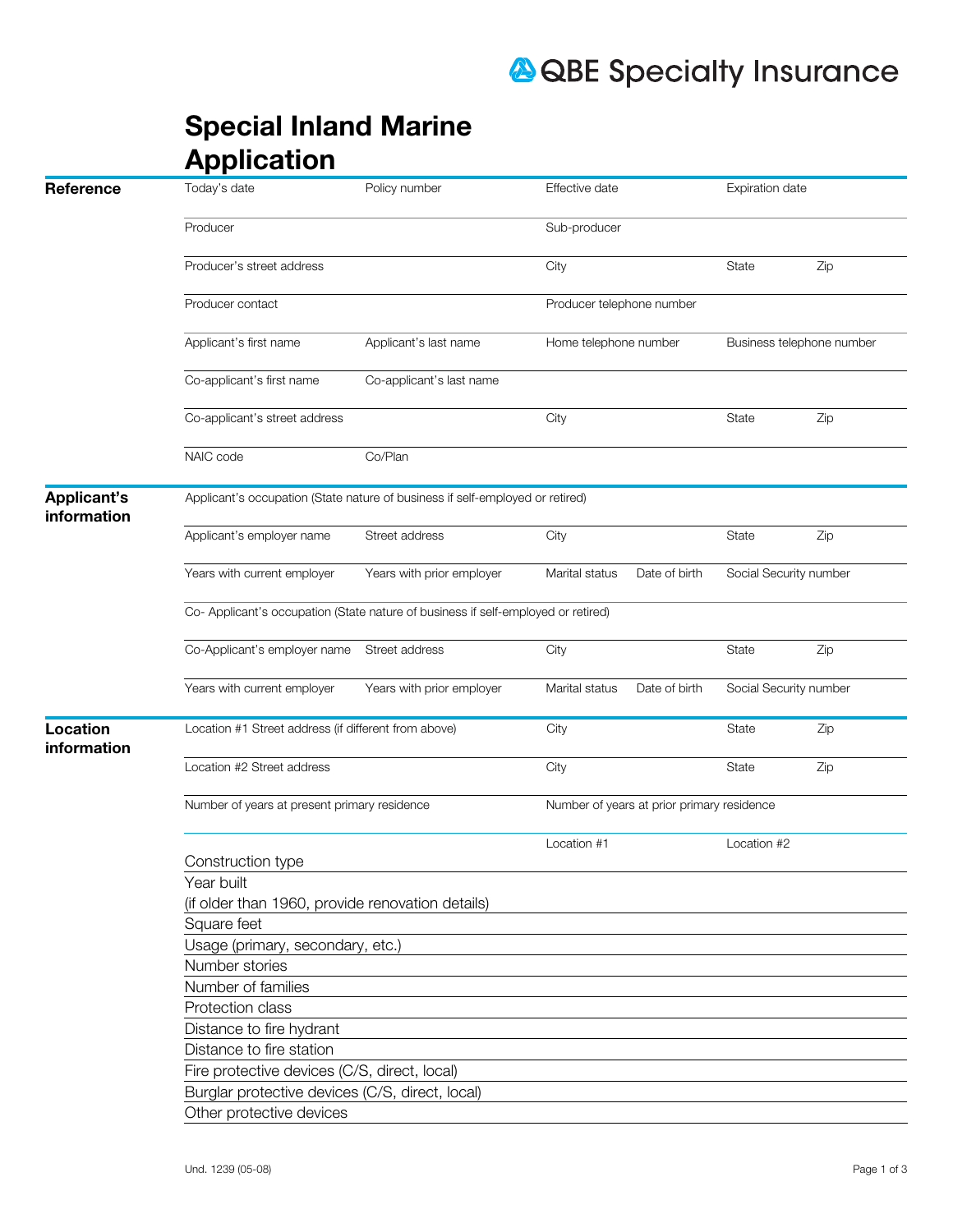| Location            | If any of the following questions are answered "yes",                              |                            |           |                   |           |  |  |
|---------------------|------------------------------------------------------------------------------------|----------------------------|-----------|-------------------|-----------|--|--|
| information         | provide details in the remarks section.                                            |                            |           |                   |           |  |  |
| (continued)         |                                                                                    | Location #1                |           | Location #2       |           |  |  |
|                     | Occupied daily?                                                                    | Yes                        | <b>No</b> | Yes               | <b>No</b> |  |  |
|                     | Safe/vault?                                                                        | Yes                        | <b>No</b> | Yes               | <b>No</b> |  |  |
|                     | Any domestic employees?                                                            | Yes                        | <b>No</b> | Yes               | <b>No</b> |  |  |
|                     | (duties, age, length of service)                                                   |                            |           |                   |           |  |  |
|                     | Is building undergoing any renovation?                                             | Yes                        | <b>No</b> | Yes               | <b>No</b> |  |  |
|                     | Is property within 2.5 miles of coastal waters?                                    | Yes                        | <b>No</b> | Yes               | <b>No</b> |  |  |
|                     | (if so answer the following questions)                                             |                            |           |                   |           |  |  |
|                     | Do all exterior openings have storm shutters?                                      | Yes                        | <b>No</b> | Yes               | <b>No</b> |  |  |
|                     | Proximity to water                                                                 |                            |           |                   |           |  |  |
|                     | What is the elevation of the property?                                             |                            |           |                   |           |  |  |
|                     | What is roof type?                                                                 |                            |           |                   |           |  |  |
|                     | Foundation type? (slab, basement, stilts, etc.)                                    |                            |           |                   |           |  |  |
|                     | Is property within 250' of designated brush area?                                  | Yes                        | <b>No</b> | Yes               | No        |  |  |
|                     | (if so, answer the following questions)                                            |                            |           |                   |           |  |  |
|                     | Brush clearance (all sides)                                                        |                            |           |                   |           |  |  |
|                     | Slope                                                                              | Yes                        | <b>No</b> | Yes               | No        |  |  |
|                     | If yes, give the degree of slope                                                   |                            |           |                   |           |  |  |
|                     | What is roof type?                                                                 |                            |           |                   |           |  |  |
|                     | Foundation type? (slab, basement, stilts, etc.)                                    |                            |           |                   |           |  |  |
|                     | On average, how many times do you travel                                           | Domestic                   | Overseas  | Domestic          | Overseas  |  |  |
|                     | per year?                                                                          |                            |           |                   |           |  |  |
| <b>Loss history</b> | List all losses within the last 5 years, which were or would have been covered by  |                            |           |                   |           |  |  |
|                     | this insurance.                                                                    |                            |           |                   |           |  |  |
|                     | Date of loss<br>Description of loss<br><b>Type</b>                                 | Amount (paid or reserved)  |           |                   |           |  |  |
|                     |                                                                                    |                            | \$        |                   |           |  |  |
|                     | \$                                                                                 |                            |           |                   |           |  |  |
|                     |                                                                                    |                            |           | \$                |           |  |  |
|                     |                                                                                    |                            |           | \$                |           |  |  |
|                     |                                                                                    |                            |           | \$                |           |  |  |
| <b>Coverages</b>    | Attach a detailed listing including the value of each scheduled item per location. |                            |           |                   |           |  |  |
|                     | Scheduled<br>Amount of                                                             | Unscheduled                |           | Amount of         |           |  |  |
|                     | Rate<br>Premium<br>insurance<br>property<br>Jewelry - IV                           | property<br>$Jewelry - IV$ |           | Rate<br>insurance | Premium   |  |  |
|                     | Jewelry - OV                                                                       | Jewelry - OV               |           |                   |           |  |  |
|                     |                                                                                    |                            |           |                   |           |  |  |
|                     | Furs                                                                               | Furs                       |           |                   |           |  |  |
|                     | <b>Fine Arts</b>                                                                   | Fine Arts                  |           |                   |           |  |  |
|                     | Cameras                                                                            | Camera                     |           |                   |           |  |  |
|                     | Musical instrument                                                                 | Musical instrument         |           |                   |           |  |  |
|                     | Silverware                                                                         | Silverware                 |           |                   |           |  |  |
|                     | Miscellaneous                                                                      | Miscellaneous              |           |                   |           |  |  |
|                     | Premises                                                                           | Premises                   |           |                   |           |  |  |
|                     | Transit                                                                            | Transit                    |           |                   |           |  |  |
|                     | Earthquake                                                                         | Earthquake                 |           |                   |           |  |  |
| <b>Deductibles</b>  | All peril deductible<br>Earthquake deductible                                      | Theft deductible           |           |                   |           |  |  |
|                     | Wind/hail deductible<br>Named hurricane deductible                                 |                            |           |                   |           |  |  |
|                     |                                                                                    |                            |           |                   |           |  |  |